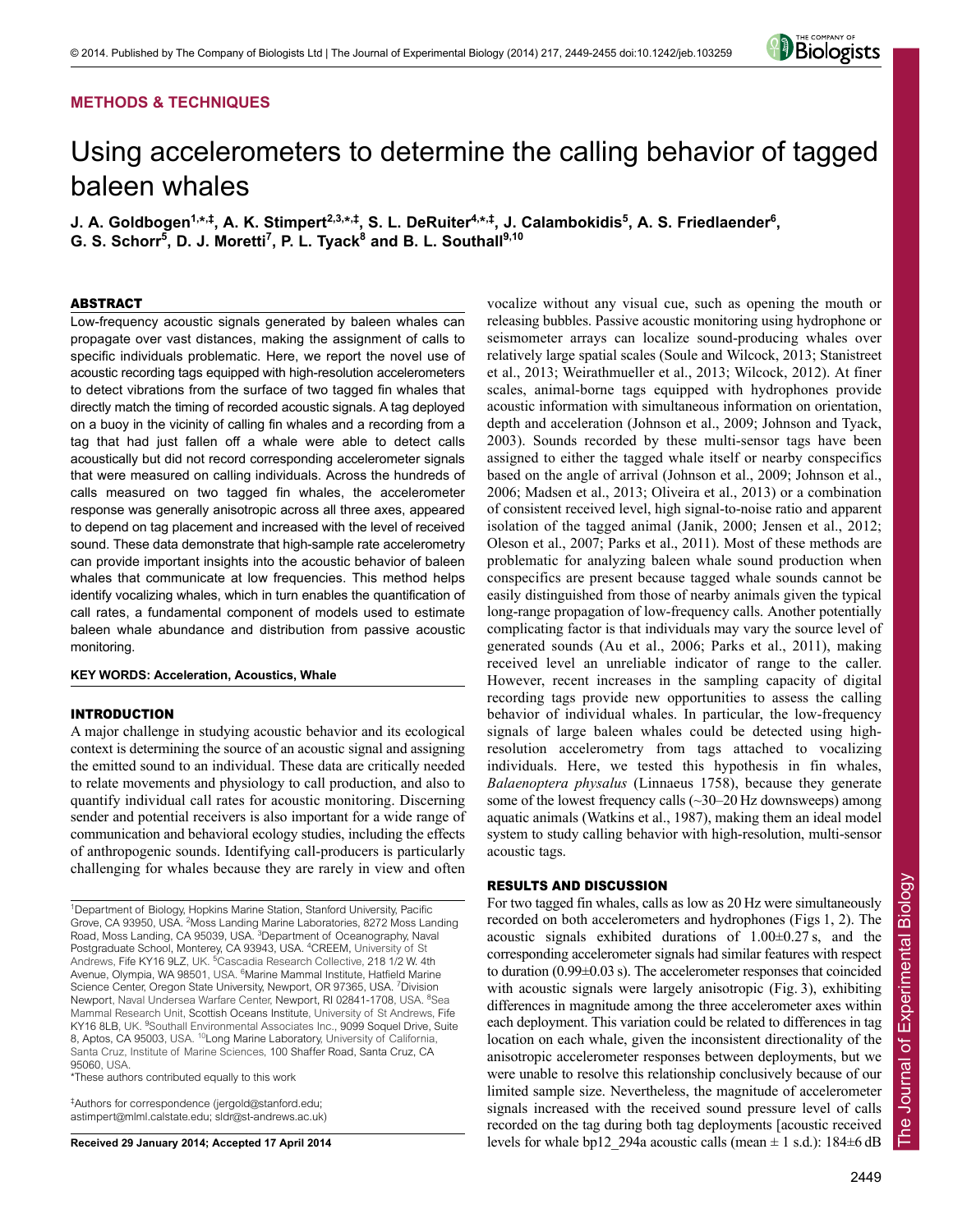

**Fig. 1. Detection of fin whale calls from tag data.** (A) Acoustic detection of 20 Hz signals were simultaneous with all three orthogonal axes (*x*,*y*,*z*) of the accelerometer. Signal has been adjusted for the tag's analog high-pass filter, filtered (2nd order Butterworth bandpass filter between 10 and 60 Hz) and downsampled (1200 Hz sampling rate). Spectrogram fast Fourier transform (FFT) size 512, 98% overlap. Accelerometer data were mean-subtracted and the linear trend removed, but data were not filtered apart from a one-pole analog anti-alias filter at 50 Hz. (B) Time series of acoustic and accelerometer signal detections (for whale bp12\_294a). The cessation and resumption of calling in bp12\_294a demonstrated the reliability of this method to assess calling behavior in the context of a controlled exposure experiment (see Materials and methods).

re. 1  $\mu$ Pa peak–peak (p–p), 170 $\pm$ 7 dB re. 1  $\mu$ Pa root mean square (rms), and for whale bp13\_258b acoustic calls:  $177\pm5$  dB re. 1  $\mu$ Pa p–p, 162±5 dB re. 1 μPa rms; Fig. 4]. We also note that we recorded acoustic signals that had no corresponding accelerometer signals for both tag deployments. This may be due to masking of accelerometer signals by greater body movements during these times. The rms noise levels on the accelerometer data in a 1 s window preceding each detected acoustic call supported this hypothesis, with levels higher near calls that were not detected on the accelerometers than near those detected (grand means of  $0.21 \pm 0.18$  and  $0.13 \pm 0.10$  m s<sup>-2</sup>, respectively).

To test the hypothesis that accelerometer signals coincident with pressure indicate that the calls come from the tagged whale, we attached a DTAG to a drifting buoy deployed at 30 m depth, within 1000 m of calling fin whales. We recorded fin whale calls on the DTAG hydrophone, but no evidence of calls on the accelerometers was resolvable on the associated data stream (Fig. 2D). An opportunistic test also occurred with deployment bp12\_294a, when the tag fell off the whale and recorded a call 3 s after detachment. At an estimated distance of less than 10 m from the whale, assuming a fin whale steady swimming speed of less than  $3 \text{ m s}^{-1}$  (Goldbogen et al., 2006), there were no concomitant accelerometer signals when the call was recorded acoustically on the tag (Fig. 2B). Our measurements of clear accelerometer signals for tags attached to calling animals and the absence of such signals on tags close to calling whales suggest that the body vibrations associated with calling played a substantial role in generating the coincident accelerometer signals.

However, most acoustic signals do consist of particle acceleration as well as pressure. In the far field of a sound source, sound pressure and the associated particle acceleration are related by known physics, expressed by the linearized conservation of the momentum equation. We tested the null hypothesis that the tag accelerometer signals could represent the particle accelerations associated with incoming calls of fin whales in the far field of the tagged whale by applying these models to each data stream (see Appendix). The magnitude and phase of the pressure and accelerometer data did not conform to these predicted far-field relationships, suggesting that calls were recorded in the near field. In addition, acceleration and pressure magnitudes in the far field are proportional to each other with the constant equal to  $2\pi f/\rho c$ , where *f* is frequency (Hz),  $\rho$  is seawater density (g cm<sup>-3</sup>) and *c* is the speed of sound in water  $(m s^{-1})$ . Given the sound pressure levels of the calls on the tag (Fig. 4), accelerometer magnitudes on our tag recordings were much higher than expected. For example, the ~1000 Pa p–p pressure signal recorded in Fig. 1A should produce an acceleration magnitude of  $\sim 0.08$  m s<sup>-2</sup>. The levels we recorded on tags coupled to calling animals were close to an order of magnitude higher than this prediction. This evidence further supports the hypothesis that tagged animal body vibrations were contributing to these surprisingly high accelerometer values. It is important to note that because the details of the fin whale sound production mechanism are unknown, the boundary that defines the transition from near field to far field is also unknown, and could be anywhere from 15 to 150 m, or less than a whale length to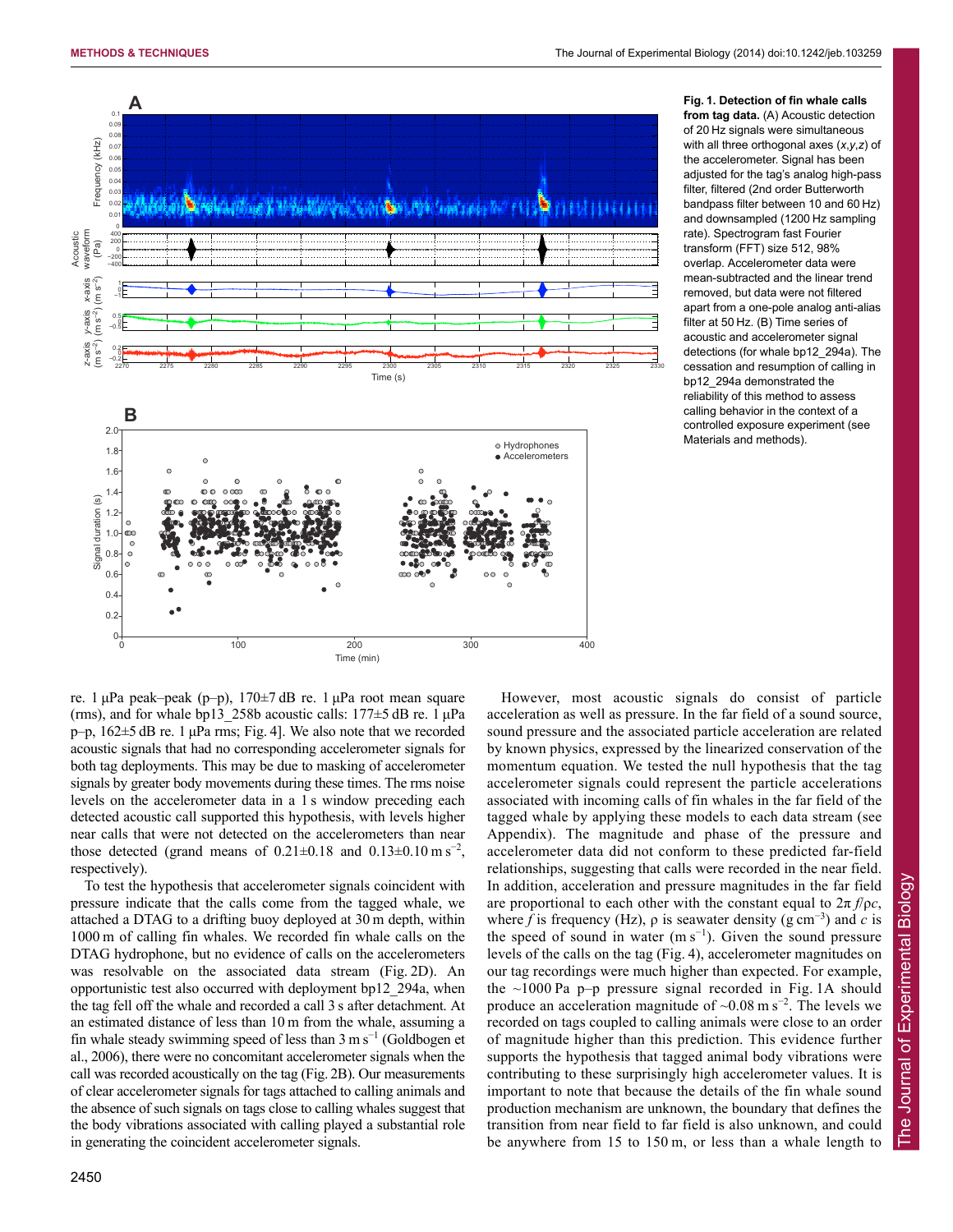

Fig. 2. Different tag deployment scenarios and their effect on accelerometer signal detection. Spectrogram parameters, acoustic signal processing and accelerometer processing as in Fig. 1. (A) Tag attached to whale bp12\_294a. (B) Tag just moments after detachment from whale bp12\_294a. (C) Tag attached to whale bp13\_258b. (D) Tag attached to floating buoy in vicinity of calling fin whales. Impulsive spikes in the acoustic record are interference from the tag's VHF radio transmissions.

approximately eight whale lengths away (see Appendix). Thus, although the modeling described above suggests that calls were recorded in the near field, there remains a small chance they were produced by a whale closely and consistently associated with the tagged whale. However, considering the clear results of our opportunistic experiments, the most likely explanation for our observations is that the acoustic and accelerometry signals originate from each call produced by the tagged whale.

Using high-resolution accelerometry to detect low-frequency call production will significantly increase our ability to study baleen whale communication systems, including the contexts in which a particular sender signals, and how individuals acoustically respond to other animals or anthropogenic sound. The method we propose here offers a breakthrough in identifying when a tagged

whale produces a sound. Although acoustic tags equipped with high-resolution accelerometry may make it possible to confirm caller identity in other species, the applicability of this method will be limited by sensor capacity and resolution. For these reasons, our approach may be limited to large baleen whales that generate lowfrequency signals, or toothed whales that exhibit lower frequency body movements associated with emission of sounds (Johnson et al., 2009). This method also enables the quantification of individual calling rates, a fundamental input parameter for models that use passive acoustic monitoring to estimate the abundance and distribution of animals (Marques et al., 2013). Lastly, characteristics of these accelerometer signals may prove useful in future investigations of baleen sound production (Adam et al., 2013).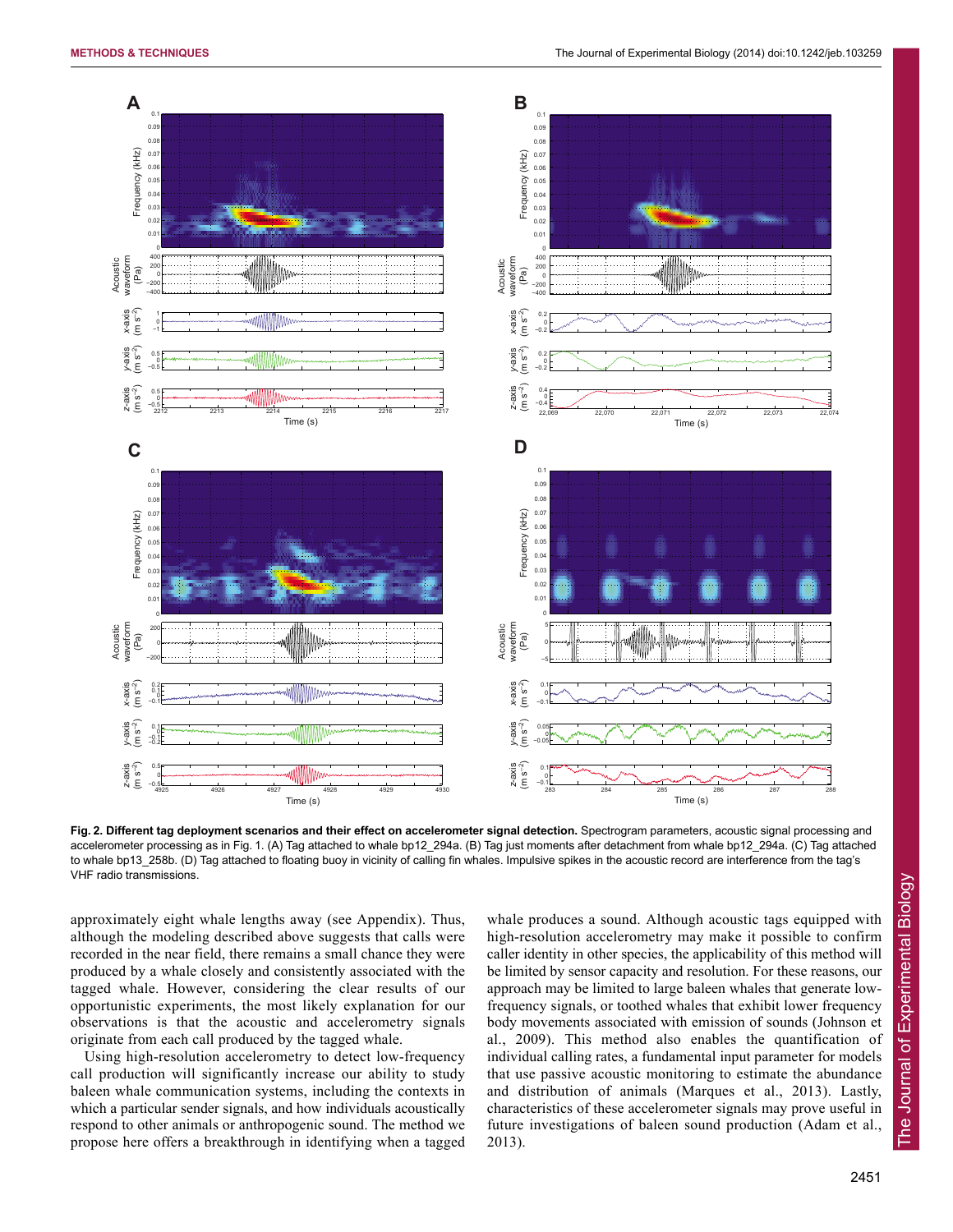

# **Fig. 3. Accelerometer response during fin whale calls.** The

acceleration measurements along each axis represent peak-to-peak magnitudes for each tag deployment (bp12\_294a, left panels; bp13\_258b, right panels). Ordinary least-squares linear regressions (solid thick lines) and 95% confidence intervals (solid thin lines) for each pairwise comparison were used to illustrate a general departure from isometry (dashed lines) for bp12\_294a (*x*–*y*, *r* 2 =0.26; *x*–*z*, *r* 2 =0.15; *y*–*z*, *r* 2 =0.64) and bp13\_258 (*x*–*y*, *r* 2 =0.32; *x*–*z*, *r* 2 =0.56; *y*–*z*, *r* 2 =0.42).

## MATERIALS AND METHODS

This project was conducted under the terms of US National Marine Fisheries Service (NMFS) research permit numbers 14534 and 16111 [as well as Channel Islands National Marine Sanctuary (CINMS) permit number 2010- 004 for operations within the boundaries of the CINMS].

We attached multi-sensor acoustic recording tags, or DTAGs (Johnson et al., 2009; Johnson and Tyack, 2003), to fin whales off the coast of southern California in the summer months of 2012 and 2013. These tagging operations took place in the context of a behavioral response study, where tagged whales were exposed to controlled sounds (DeRuiter et al., 2013; Goldbogen et al., 2013; Southall et al., 2012). The tags contained a pressure transducer, stereo hydrophones sampling at 240 kHz, and tri-axial accelerometers and magnetometers sampling at 200 Hz for whale bp12\_294a and at 500 Hz for bp13\_258b. DTAGs were equipped with flotation, four small suction cups for attachment and a VHF transmitter for tag retrieval.

The tag acoustic record was manually audited by visual inspection of a spectrogram [Hamming window, fast Fourier transform (FFT) size 512, 75% overlap]. The auxiliary sensor data (accelerometers, magnetometers, pressure) were separately visually inspected for corresponding signals, and the time, duration and peak-to-peak magnitude of those signals was recorded over a manually determined window. Acoustic call start times were marked by an analyst, and received levels were automatically calculated in Matlab using these user-defined time cues as a starting point. Calls were low-pass filtered (6th order Butterworth filter at 100 Hz) before level measurement, and both the waveforms and reported levels have been adjusted for measured tag sensitivity (based on laboratory calibration at 10 Hz to 20 kHz) to account for reduced hydrophone response at low frequency and the effects of the tag's analog high-pass filter. Reported peak-to-peak and rms received levels for acoustic calls were calculated over the full reported signal duration based on a 97% energy criterion for signal duration (Madsen et al., 2004).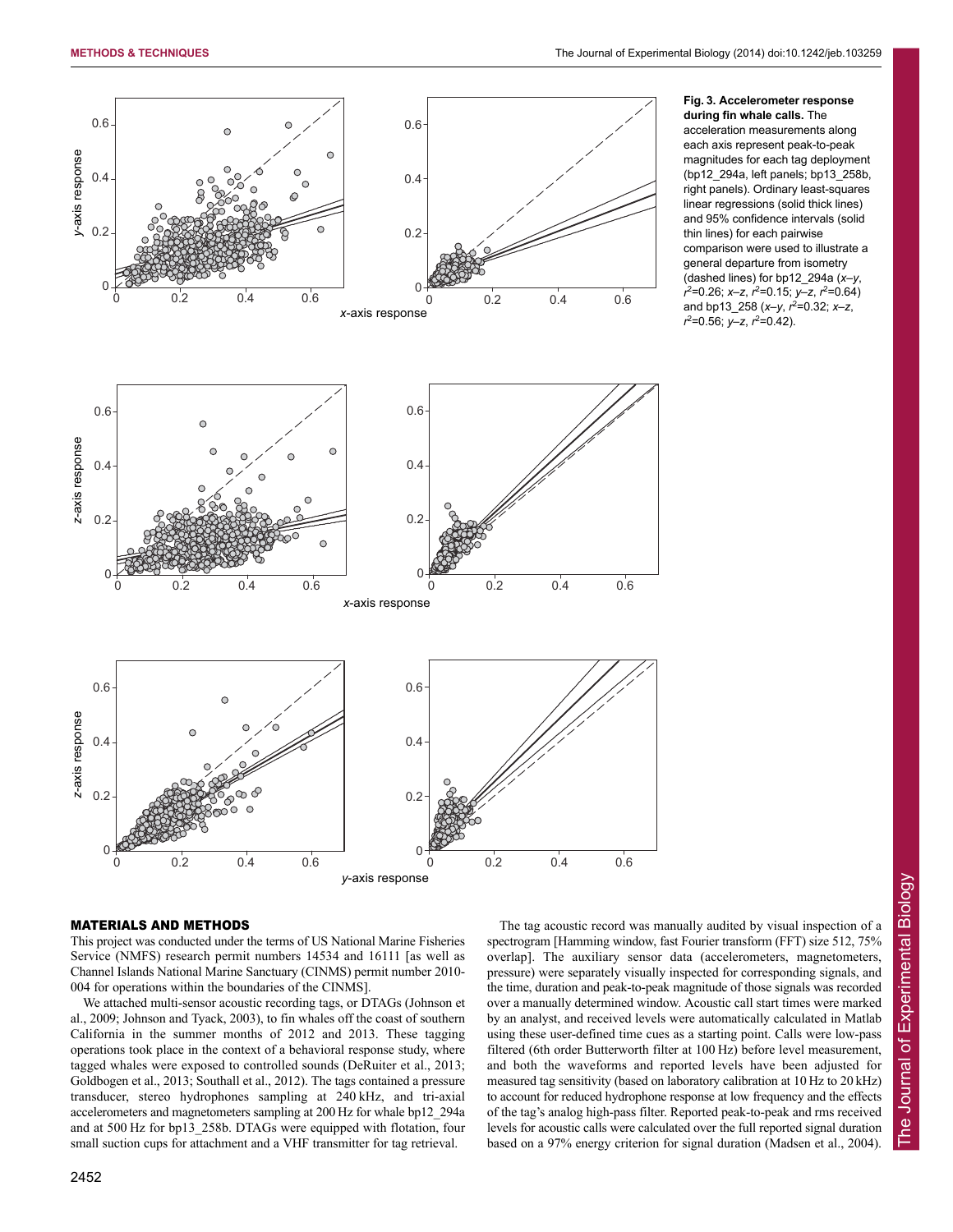

These levels are not source levels, and cannot be compared directly with fin whale call levels measured using other methods.

# APPENDIX

# Acoustic modeling

The tag accelerometer measures the vibration of the body of a calling fin whale as well as the particle accelerations of both incoming and outgoing sounds. Therefore, proper delineation of an accelerometer signal that coincides with a sound pressure signal exhibiting the spectral characteristics of a fin whale call from a tag needs to be based on known physical laws governing underwater acoustics. Further than a wavelength away from the non-linear and highly irregular near field of a sound source, sound pressure and the associated particle acceleration are related by known physics, expressed by the linearized version of Newton's second law (conservation of momentum). Thus, to delineate, we can use the null hypothesis that the tag accelerometer signals are the particle accelerations associated with incoming calls of fin whales in the far field of the tagged fin whale. Our argument is that if signals exhibiting the spectral characteristics of fin whale calls do not satisfy this known relationship, then they are likely associated with vocalizations of the tagged fin whale itself.

#### Notation

In this paper, we use the following notation:  $\rho$  is the density of seawater (1000 kg  $m^{-3}$ ), *c* is the speed of sound (in seawater, about 1500 m s<sup>-1</sup>),  $\vec{a}$  is the acceleration vector, *p* is acoustic pressure, *f* is frequency (20 Hz),  $\lambda = c/f$  is the acoustic wavelength,  $\omega = 2\pi f$  is the angular frequency and  $k = \omega/c$  is the spatial wavenumber.

#### Expectations under the far-field assumption

We begin with Newton's second law for conservation of momentum, *F*=*ma* or, for acoustics [see Medwin et al. (Medwin et al., 2005), chapter 1 for details],

$$
-\nabla p = \rho \vec{a} \,. \tag{1}
$$

Because the tag has only a single hydrophone measuring pressure and not pressure gradient, it is necessary to make an adequate assumption about the wavefront shape. A locally plane wavefront in the vicinity of the hydrophone is assumed. This is a good approximation of signal coming in from a distance.

## **Fig. 4. Relationship between accelerometer magnitude and the received level of sound.**

(A,B) Received levels of sound (peakto-peak sound pressure levels) were correlated with peak-to-peak accelerations for both bp12\_294a (*r*s=0.614, *P*<0.005; A) and bp13\_258a (*r*s=0.654, *P*<0.005; B). (C,D) Distributions for bp12\_294a (C) and bp13\_258a (D) of received sound levels with (light gray bars) and without (dark gray bars) concomitant acceleration signals.

For the purposes of argument, we here assume far-field plane wave propagation; in other words,  $r > \lambda$  (or equivalently,  $kr >> 1$ ), where *r* is the range between source and receiver. Assuming a planar wavefront shape, the direction of propagation of a call in the far field can also be estimated based on Eqn 1 for conservation of momentum. If the propagation direction were variable, that would indicate the calls were coming from several other animals in different locations, or a separate animal moving its position relative to the tagged animal. If the propagation direction were consistent, it could indicate the direction of the sound source inside the whale, or a consistently located separate whale.

Estimation of the propagation direction (given a plane wave front) is discussed below. In order to use the accelerometer data to determine the direction of call propagation, two conditions (below) need to be satisfied. If these conditions are not satisfied, it could be because the sound is not propagating as a plane wave and the tag may be in the near field of the sound.

The conditions that must be satisfied are: (1) the magnitude of  $\vec{k} = \{k_x, k_y, k_z\}$  (propagation vector) should be equal to the wave number:

$$
\sqrt{k_x^2 + k_y^2 + k_z^2} = \frac{2\pi f}{c} \tag{2}
$$

and (2) *k* should be real (or its imaginary parts relatively small).

Because we would like to calculate pressure and accelerometer magnitudes for a given frequency, namely the frequency of fin whale calls, we will ultimately operate on the FFT of the pressure and acceleration data. We therefore introduce some additional notation:  $\vec{A}$  =FFT( $\vec{a}$ ) and *P*=FFT( $p$ ). Below,  $\vec{A}$  and *P* for a given frequency are written as  $\vec{A}_p$  and  $P_p$ , and are complex numbers. Further note that  $\overline{A}$  is a vector with *x*, *y* and *z* components (so calculations would be done three times, once for each element).

To estimate propagation direction, we again begin with Eqn 1. Assuming plane wave propagation, writing the pressure and acceleration amplitudes as complex exponentials, and assuming that both pressure and acceleration are measured at a single sensor location (*r*=0, neglecting propagation loss and range dependence for the purposes of convenience), we know that:

$$
p = p e^{i(\omega t - \vec{k} \cdot \vec{r})}
$$
 (3)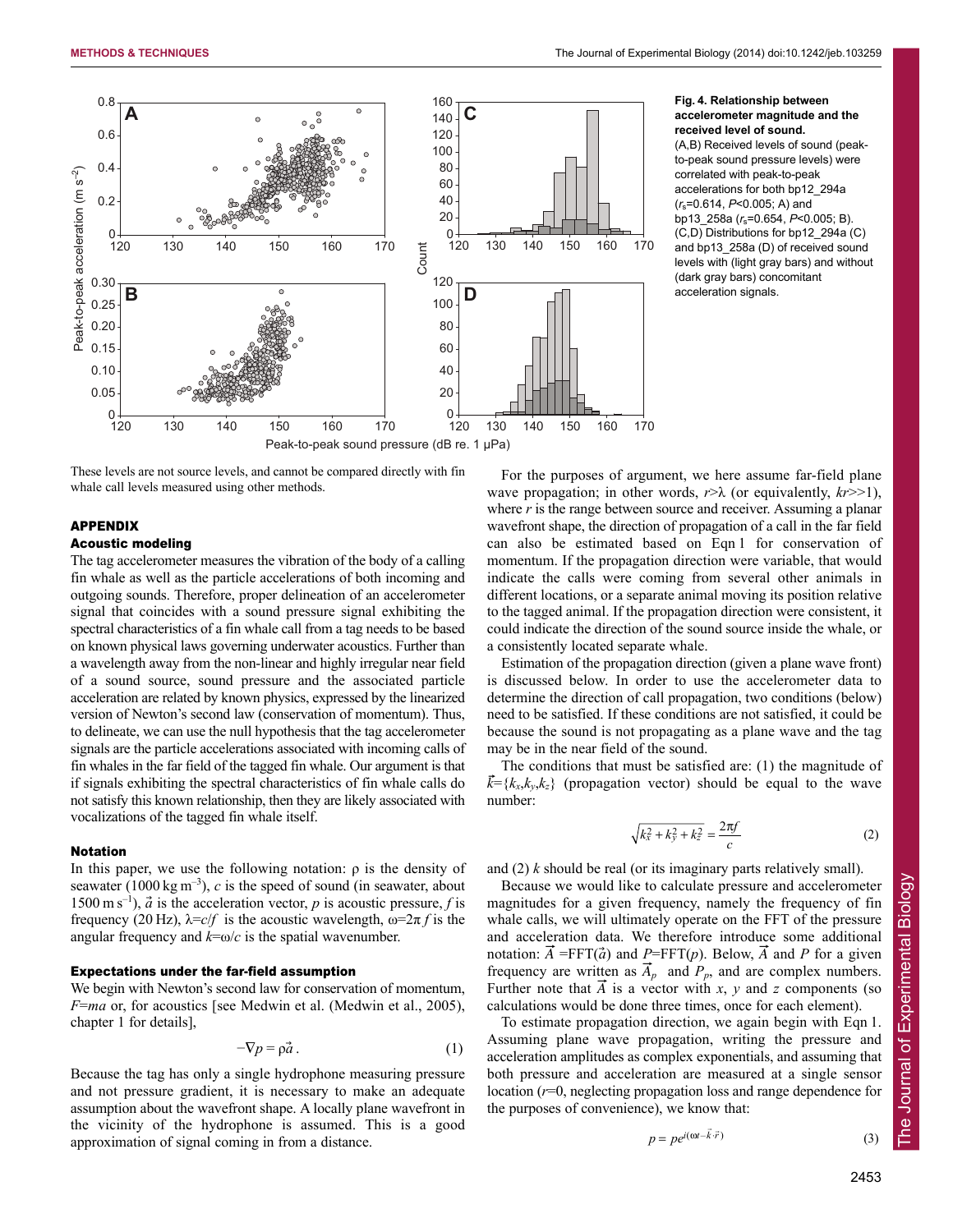and

$$
\vec{a} = \vec{a}e^{i(\omega t - \vec{k}\cdot\vec{r})},\tag{4}
$$

where  $\vec{k}$  is the propagation vector and  $\vec{r}$  is the position vector for the tag (assumed to be 0 for this initial calculation, though it would change as the wave propagates).

Differentiating Eqn 3 in three dimensions to get  $-\nabla p$ , then substituting the result and the complex exponential expression for  $\vec{a}$ (from Eqn 4) in Eqn 1, we have:

$$
\rho \vec{a} e^{i(\omega t - \vec{k} \cdot \vec{r})} = -(-i\vec{k}p e^{i(\omega t - \vec{k} \cdot \vec{r})}). \tag{5}
$$

Dividing by the complex exponential term that appears on both sides of the equation and simplifying, we obtain:

$$
\rho \vec{a} = i \vec{k} p \,, \tag{6}
$$

or, in the frequency domain and for a given single frequency:

$$
\rho \vec{A}_p = i\vec{k}P_p \tag{7}
$$

so:

$$
\vec{k} = \frac{\rho A_p}{i P_p} \,. \tag{8}
$$

Calculating pressure and acceleration magnitudes for a frequency of 20 Hz produced results that did not satisfy these relationships: the magnitude of  $\vec{k}$  was not equal to the wave number, and the imaginary parts of  $\vec{k}$  were not substantially smaller than its real parts. This supports the idea that the call was recorded in the near field.

We can also consider a simple comparison of the relative magnitudes of the pressure and accelerometer signals under the farfield, plane wave assumption. Expressing the pressure as a complex exponential as in Eqn 3, we can rearrange Eqn 1 to show that in the far field, acceleration and pressure are proportional to each other with the proportional constant equal to 2π *f*/ρ*c*=ω/ρ*c*=*k*/ρ.

## Summary and conclusions

The direction of call propagation could not be determined because the above conditions were not satisfied, suggesting that the tag is in the near field of the produced call. In addition, magnitudes of acoustic calls measured on the tags should have corresponded to accelerometer magnitudes of the order  $10^{-2}$  m s<sup>-2</sup>, if the recording were made in the far field and accelerometer signals were caused by particle acceleration. In fact, accelerometer values were generally  $10^{-1}$  m s<sup>-2</sup>, an order of magnitude higher than expected, indicating the accelerometer readings are being enhanced in some way, which could be extreme near-field phenomena and/or tagged animal body vibration.

Modeling the near field requires an understanding of the mechanics of how a fin whale projects sound, which at this point is limited. For simple-geometry piston transducers, one of the beststudied sources of acoustic waves in a fluid, the transition range to the far field is approximately the area of the piston divided by the acoustic wavelength (Clay and Medwin, 1977). A hypothetical fin whale sound source could be approximated by a circular piston of approximately 5 m diameter, which when transmitting at the low frequency of 20 Hz will act as a monopole. In this case the far field begins at  $\sim$ 1/5 $\lambda$ , or 15 m. If this is the case, it is unlikely that even a very close associate fin whale (average fin whale length 17 m) could produce a call whose pressure/accelerometer relationship would act as in the near field. However, for other source types, the near field can theoretically begin greater than 150 m away  $(\sim 2\lambda)$ ; 150 m would be approximately eight adult fin whale lengths away. It is therefore possible that the tag could still be in the near field of calls produced by an associate whale within a few whale lengths of the tagged whale.

However, it is unlikely that a tag would drift even 15 m away in less than 3 s after detachment, and yet a call produced at that time registered no signal on the accelerometer record (Fig. 2). In addition, an associate whale, bp13\_258a, was tagged shortly before bp13\_258b, whose tag record is described here. The acoustic record of bp13\_258a was scanned for acoustic calls and none were found, even though this whale maintained a close spatial relationship with bp13\_258b for a portion of the tag attachment period. It is possible that the flow noise and associated body movements of that whale were enough to obscure the calls of its associate, despite their proximity to one another. Signal-to-noise ratio for the calls on the tag attached to a drifting buoy were low and did not allow accurate measurements of those calls. Because of this and the lack of calls on the record of bp13\_258a, we were unable to test whether these physical relationships would in fact hold for calls known to be in the far field.

## **Acknowledgements**

We thank the captain and crew of the R/V Truth and all members of the SOCAL-BRS research team for their field efforts. We thank Tom Hurst for DTAG3 calibration and Bruce Abraham, Ching-Sang Chiu, Frants Jensen, Peter Madsen and one anonymous reviewer for comments on the manuscript.

## **Competing interests**

The authors declare no competing financial interests.

#### **Author contributions**

J.A.G., A.K.S. and S.L.D. analyzed data and wrote the paper. All authors contributed with fieldwork, experimental design, manuscript editing and/or theory.

#### **Funding**

This work was funded by the US Navy Living Marine Resources Program and Office of Naval Research Marine Mammal Program. P.L.T. acknowledges the support of the MASTS pooling initiative (The Marine Alliance for Science and Technology for Scotland) in the completion of this study. MASTS is funded by the Scottish Funding Council [grant reference HR09011] and contributing institutions.

#### **References**

- **Adam, O., Cazau, D., Gandilhon, N., Fabre, B., Laitman, J. T. and Reidenberg, J. S.** (2013). New acoustic model for humpback whale sound production. *Applied Acoustics* **74**, 1182-1190.
- **Au, W. W. L., Pack, A. A., Lammers, M. O., Herman, L. M., Deakos, M. H. and Andrews, K.** (2006). Acoustic properties of humpback whale songs. *J. Acoust. Soc. Am.* **120**, 1103-1110.
- **Clay, C. S. and Medwin, H.** (1977). *Acoustical Oceanography: Principles and Applications.* New York, NY: John Wiley and Sons.
- **DeRuiter, S. L., Southall, B. L., Calambokidis, J., Zimmer, W. M. X., Sadykova, D., Falcone, E. A., Friedlaender, A. S., Joseph, J. E., Moretti, D., Schorr, G. S. et al.** (2013). First direct measurements of behavioural responses by Cuvier's beaked whales to mid-frequency active sonar. *Biol. Lett.* **9**, 20130223.
- **Goldbogen, J. A., Calambokidis, J., Shadwick, R. E., Oleson, E. M., McDonald, M. A. and Hildebrand, J. A.** (2006). Kinematics of foraging dives and lunge-feeding in fin whales. *J. Exp. Biol.* **209**, 1231-1244.
- **Goldbogen, J. A., Southall, B. L., DeRuiter, S. L., Calambokidis, J., Friedlaender, A. S., Hazen, E. L., Falcone, E. A., Schorr, G. S., Douglas, A., Moretti, D. J. et al.** (2013). Blue whales respond to simulated mid-frequency military sonar. *Proc. R. Soc. B* **280**, 20130657.
- Janik, V. M. (2000). Source levels and the estimated active space of bottlenose dolphin (*Tursiops truncatus*) whistles in the Moray Firth, Scotland. *J. Comp. Physiol. A* **186**, 673-680.
- **Jensen, F. H., Beedholm, K., Wahlberg, M., Bejder, L. and Madsen, P. T.** (2012). Estimated communication range and energetic cost of bottlenose dolphin whistles in a tropical habitat. *J. Acoust. Soc. Am.* **131**, 582-592.
- **Johnson, M. and Tyack, P. L.** (2003). A digital acoustic recording tag for measuring the response of wild marine mammals to sound. *IEEE J. Oceanic Eng.* **28**, 3-12.
- **Johnson, M., Madsen, P. T., Zimmer, W. M. X., de Soto, N. A. and Tyack, P. L.** (2006). Foraging Blainville's beaked whales (*Mesoplodon densirostris*) produce distinct click types matched to different phases of echolocation. *J. Exp. Biol.* **209**, 5038-5050.
- **Johnson, M., Aguilar de Soto, N. and Madsen, P. T.** (2009). Studying the behaviour and sensory ecology of marine mammals using acoustic recording tags: a review. *Mar. Ecol. Prog. Ser.* **395**, 55-73.